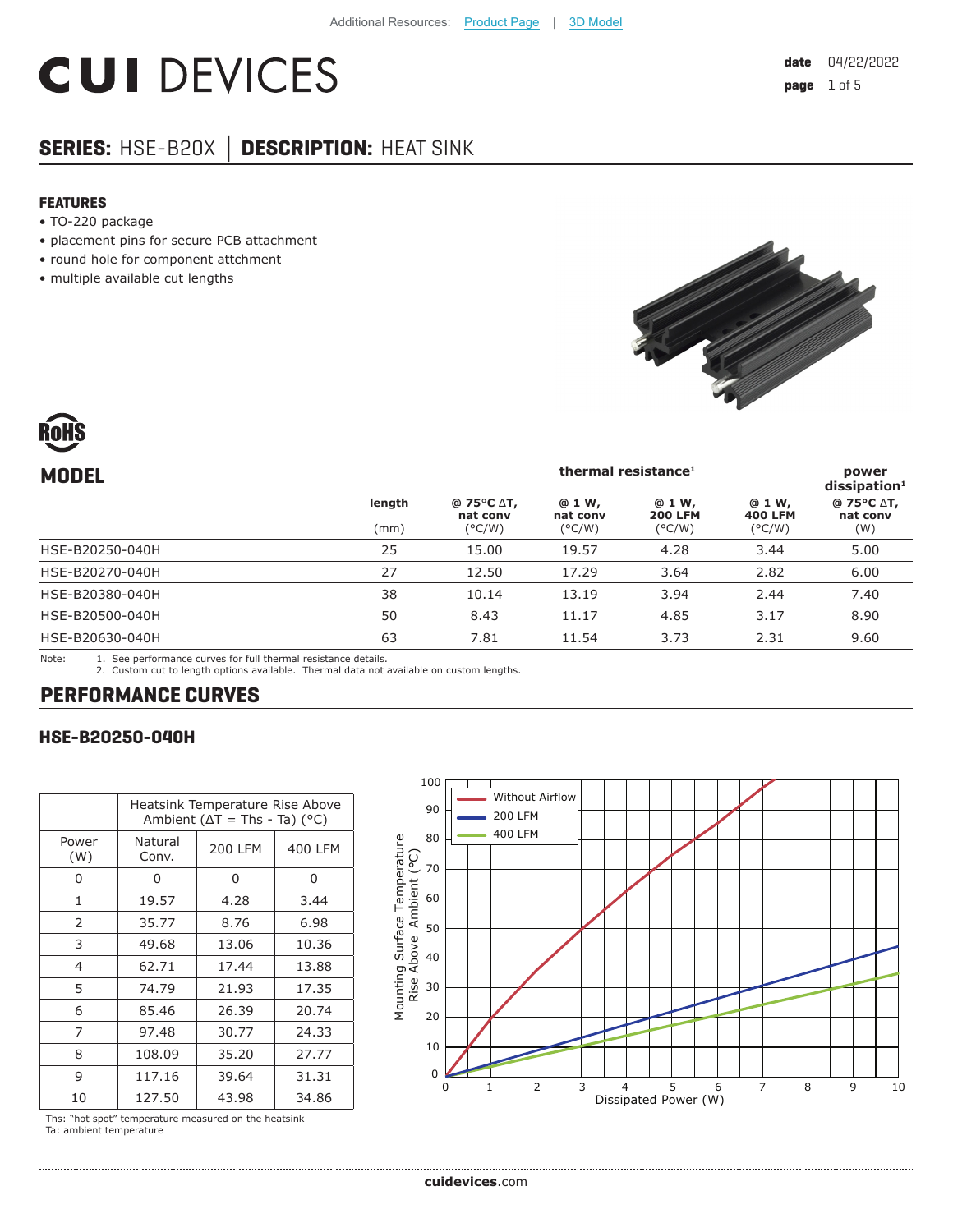# **PERFORMANCE CURVES (CONTINUED)**

## **HSE-B20270-040H**

|              | Heatsink Temperature Rise Above<br>Ambient ( $\Delta T$ = Ths - Ta) (°C) |         |         |
|--------------|--------------------------------------------------------------------------|---------|---------|
| Power<br>(W) | Natural<br>Conv.                                                         | 200 LFM | 400 LFM |
| 0            | 0                                                                        | 0       | 0       |
| 1            | 17.29                                                                    | 3.64    | 2.82    |
| 2            | 30.91                                                                    | 7.46    | 5.30    |
| 3            | 43.23                                                                    | 11.24   | 7.93    |
| 4            | 55.60                                                                    | 15.12   | 10.61   |
| 5            | 66.37                                                                    | 18.95   | 13.43   |
| 6            | 75.86                                                                    | 22.92   | 16.06   |
| 7            | 88.12                                                                    | 27.03   | 18.81   |
| 8            | 98.44                                                                    | 30.78   | 21.69   |
| 9            | 107.17                                                                   | 34.75   | 24.44   |
| 10           | 114.29                                                                   | 38.96   | 27.31   |



Ths: "hot spot" temperature measured on the heatsink Ta: ambient temperature

|                | Heatsink Temperature Rise Above<br>Ambient ( $\Delta T$ = Ths - Ta) (°C) |                |         |
|----------------|--------------------------------------------------------------------------|----------------|---------|
| Power<br>(W)   | Natural<br>Conv.                                                         | <b>200 LFM</b> | 400 LFM |
| ი              | 0                                                                        | 0              | 0       |
| $\mathbf{1}$   | 13.19                                                                    | 3.94           | 2.44    |
| 2              | 24.78                                                                    | 7.39           | 4.83    |
| 3              | 35.70                                                                    | 10.40          | 7.28    |
| $\overline{4}$ | 45.65                                                                    | 13.83          | 9.74    |
| 5              | 55.23                                                                    | 17.18          | 12.65   |
| 6              | 63.54                                                                    | 20.84          | 15.21   |
| 7              | 72.54                                                                    | 24.44          | 17.81   |
| 8              | 79.48                                                                    | 27.50          | 20.30   |
| 9              | 88.15                                                                    | 31.14          | 22.93   |
| 10             | 95.46                                                                    | 34.74          | 25.35   |

#### **HSE-B20380-040H**



Ths: "hot spot" temperature measured on the heatsink Ta: ambient temperature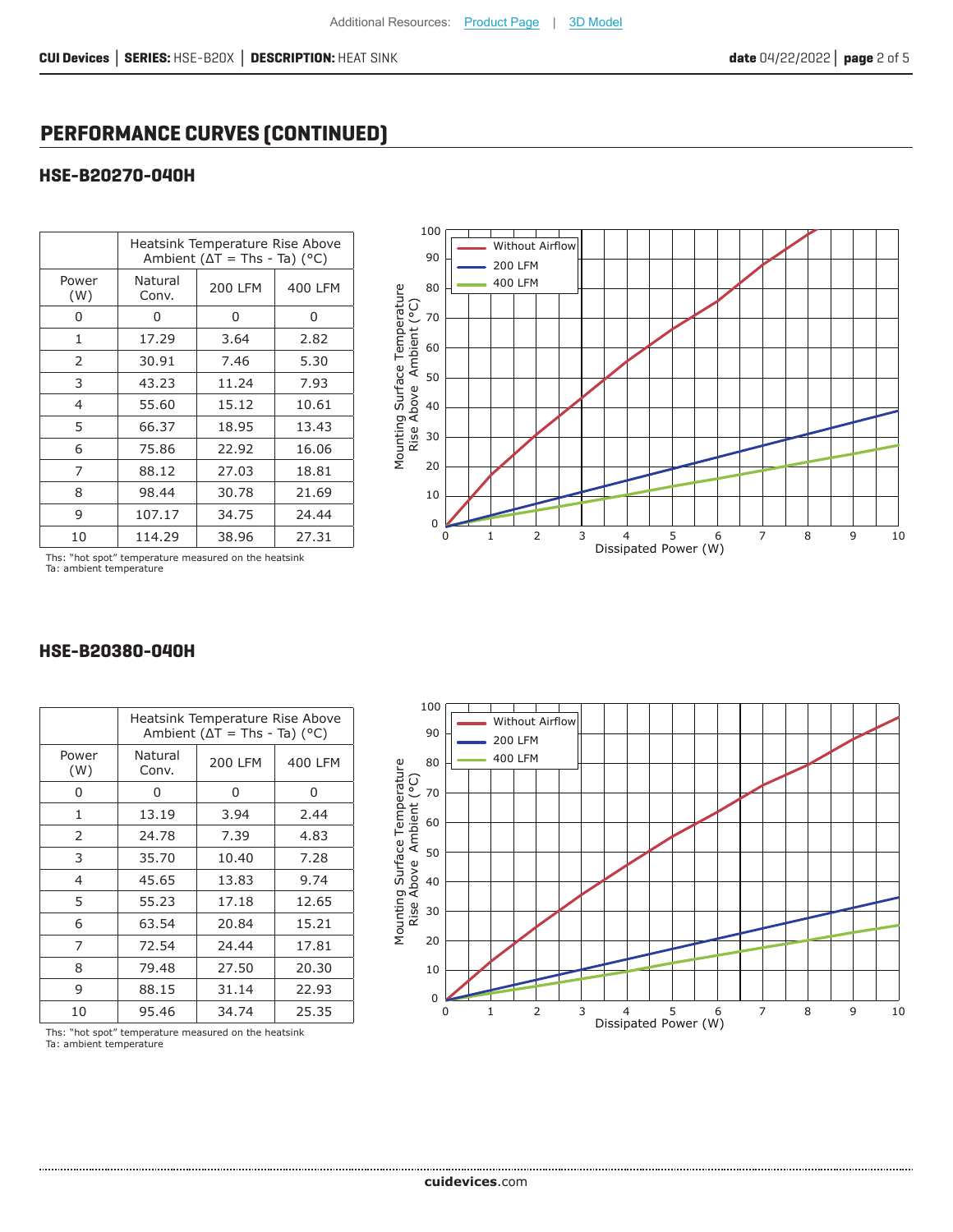# **PERFORMANCE CURVES (CONTINUED)**

## **HSE-B20500-040H**

|                | Heatsink Temperature Rise Above<br>Ambient ( $\Delta T$ = Ths - Ta) (°C) |                |         |
|----------------|--------------------------------------------------------------------------|----------------|---------|
| Power<br>(W)   | Natural<br>Conv.                                                         | <b>200 LFM</b> | 400 LFM |
| 0              | 0                                                                        | 0              | 0       |
| 1              | 11.17                                                                    | 4.85           | 3.17    |
| 2              | 21.14                                                                    | 10.05          | 6.33    |
| 3              | 30.25                                                                    | 14.84          | 9.65    |
| $\overline{4}$ | 39.30                                                                    | 19.90          | 13.13   |
| 5              | 46.48                                                                    | 25.12          | 16.36   |
| 6              | 54.89                                                                    | 29.54          | 19.59   |
| 7              | 62.00                                                                    | 34.62          | 22.84   |
| 8              | 69.07                                                                    | 39.48          | 26.34   |
| 9              | 76.23                                                                    | 44.22          | 29.71   |
| 10             | 83.48                                                                    | 49.11          | 33.00   |



Ths: "hot spot" temperature measured on the heatsink Ta: ambient temperature

|                | Heatsink Temperature Rise Above<br>Ambient ( $\Delta T$ = Ths - Ta) (°C) |         |         |
|----------------|--------------------------------------------------------------------------|---------|---------|
| Power<br>(W)   | Natural<br>Conv.                                                         | 200 LFM | 400 LFM |
| O              | U                                                                        | 0       | 0       |
| $\mathbf{1}$   | 11.54                                                                    | 3.73    | 2.31    |
| 2              | 20.64                                                                    | 7.85    | 5.18    |
| 3              | 29.05                                                                    | 11.97   | 8.07    |
| $\overline{4}$ | 36.88                                                                    | 15.99   | 10.94   |
| 5              | 44.10                                                                    | 20.26   | 13.85   |
| 6              | 51.10                                                                    | 24.12   | 16.67   |
| 7              | 58.10                                                                    | 28.27   | 19.57   |
| 8              | 64.79                                                                    | 32.25   | 22.39   |
| 9              | 71.36                                                                    | 36.28   | 25.03   |
| 10             | 77.70                                                                    | 40.39   | 28.03   |

#### **HSE-B20630-040H**



Ths: "hot spot" temperature measured on the heatsink Ta: ambient temperature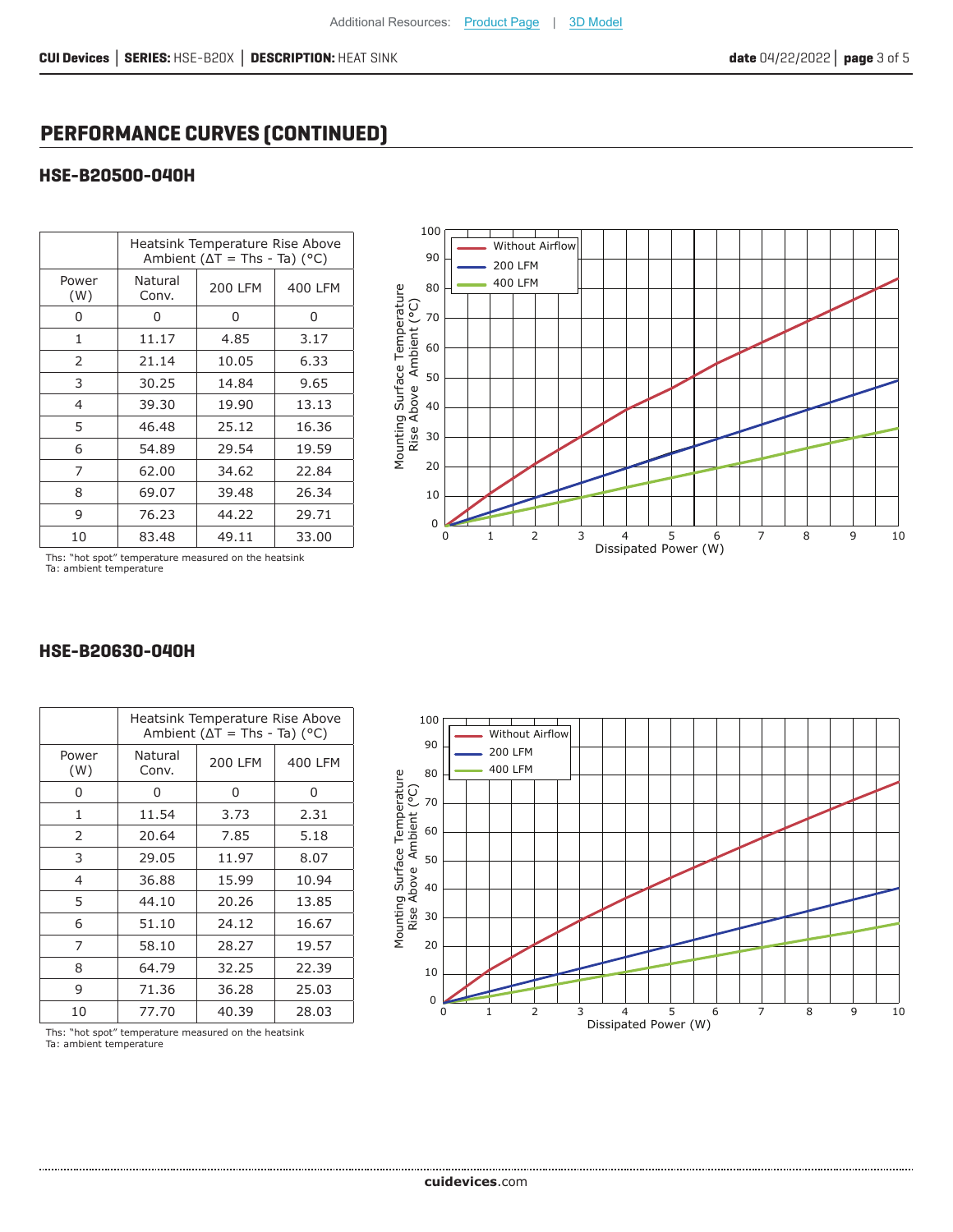## **MECHANICAL DRAWING**

units: mm tolerance:  $\pm 0.5$  mm

| MATFRIAI      | AL 6063-T5     |
|---------------|----------------|
| <b>FINISH</b> | black anodized |
| PIN MATFRIAI  | steel          |
| PIN PLATING   | tin            |



| <b>MODEL NO.</b> | <b>LENGTH, L</b><br>(mm) | <b>WEIGHT</b><br>(g) |
|------------------|--------------------------|----------------------|
| HSE-B20250-040H* | 25                       | 12                   |
| HSE-B20270-040H* | 27                       | 13                   |
| HSE-B20380-040H  | 38                       | 15                   |
| HSE-B20500-040H  | 50                       | 22                   |
| HSE-B20630-040H  | 63                       | 24                   |

Note: \* Mounting hole not present on 25 & 27 mm length models.